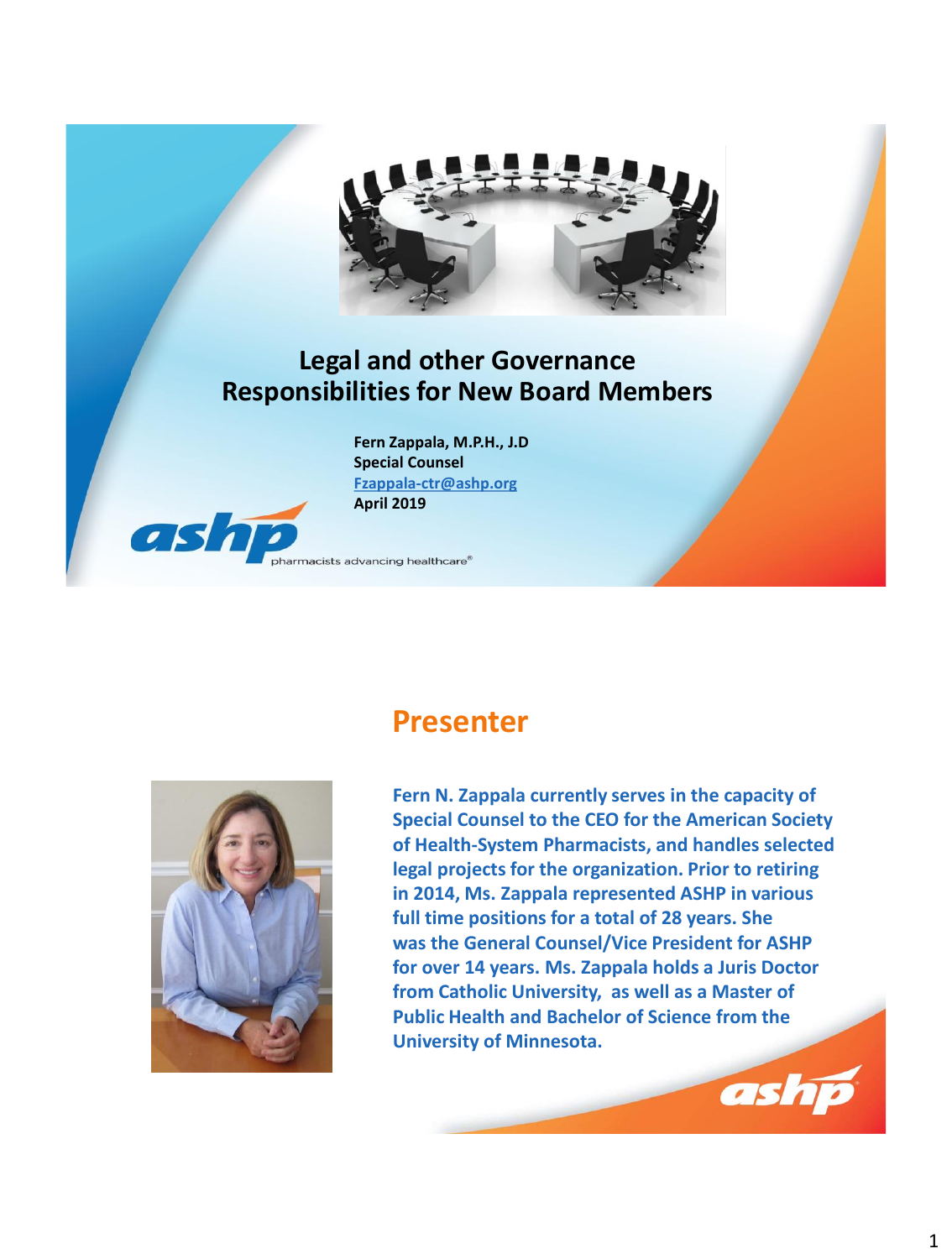# **Disclaimer**

**Any views or comments offered today are those of the presenter and should not be construed as the official position of the ASHP.** 

**This presentation is designed to provide an accurate and general overview in regard to the topic covered. It is provided with the understanding that Ms. Zappala is not providing legal services or advice. If legal services or other assistance is required the services of a professional in your jurisdiction should be sought.**





*Boards govern, and staff/ management company manages.*

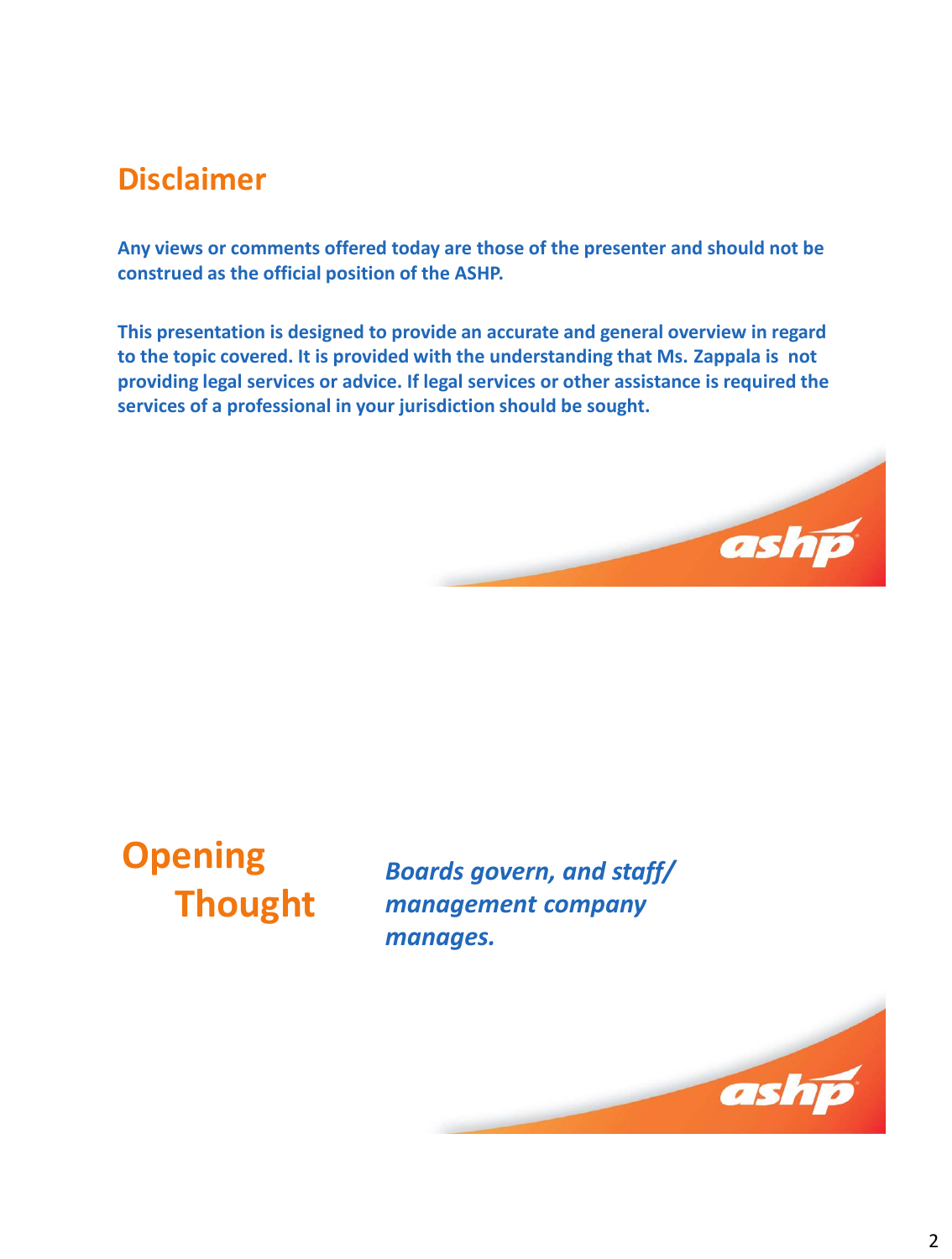# **Today's Discussion Topics**

- *Fiduciary Duties of Directors*
- *Expectations of Board Members*
- *Risk Awareness and Prevention*

# **Fiduciary Duties**



- **Board members have certain legal and ethical standards of conduct in carrying out their responsibilities to the organization (grounded in state law).**
	- Duty of Care
	- Duty of Loyalty
	- Duty of Obedience



ash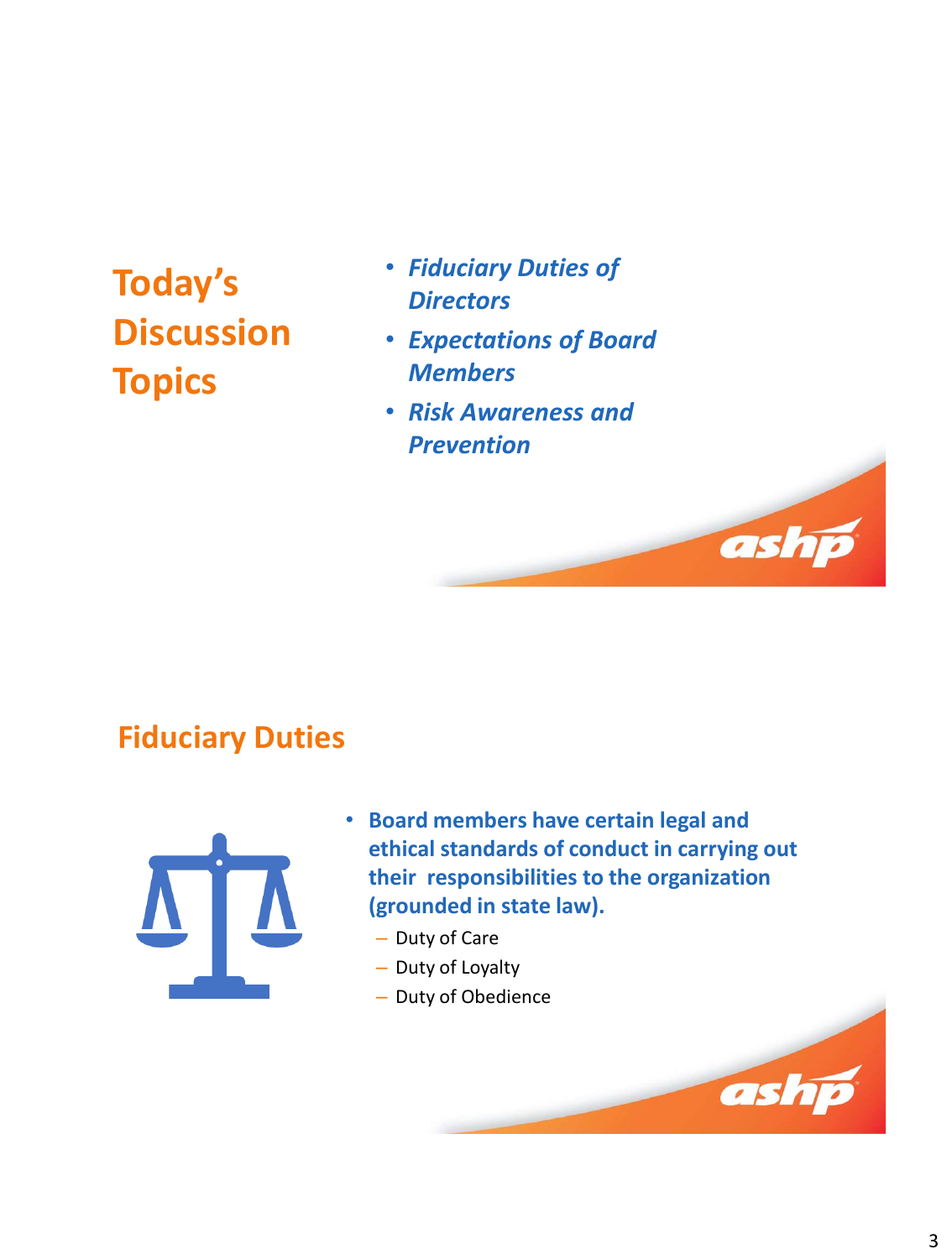# **Duty of Care**

- **Exercise reasonable and ordinary care when making decisions and providing oversight.**
- **Protect the financial assets/resources/proprietary information of the corporation.**

# **Duty of Loyalty**

- **Pursue the "organization's best interests".** 
	- Allegiance to the organization.

#### • **Put the interests and mission of the organization above selfinterest or other external interests.**

- Minimize and manage conflicts of interest.
- Maintain confidentiality of information.

ashp

ashp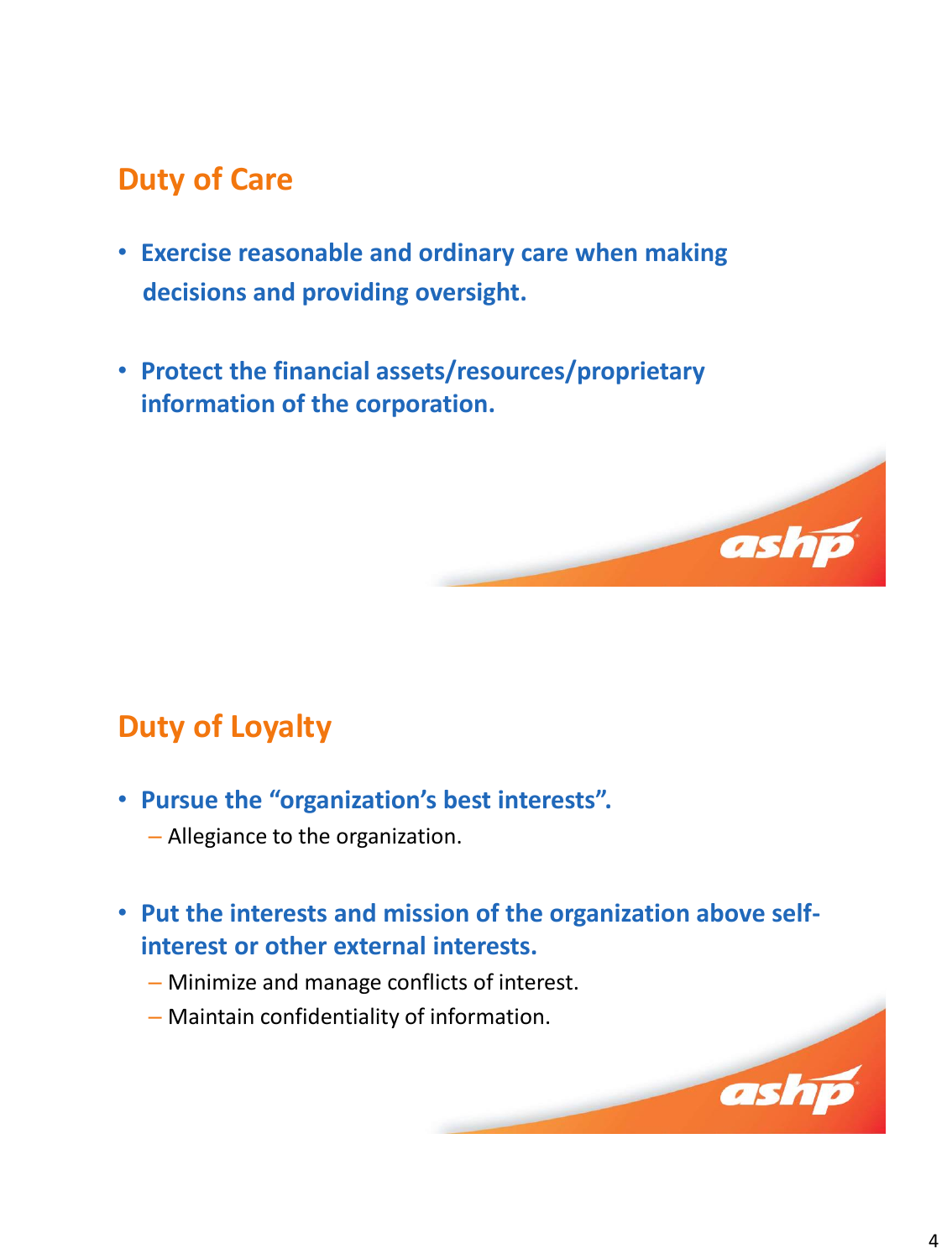# **Conflict of Interest**

- **Formal Policy and Procedure**
	- Regular Disclosure
	- Refrain from voting on a matter and/or participation in discussion;
	- Resign or withdraw from an activity



ashi

# **Confidentiality**



- **Nondisclosure agreement**
- **Do not disclose information learned in the course of your Board service.**
- **As a starting point, assume all deliberations and/or materials are confidential.**

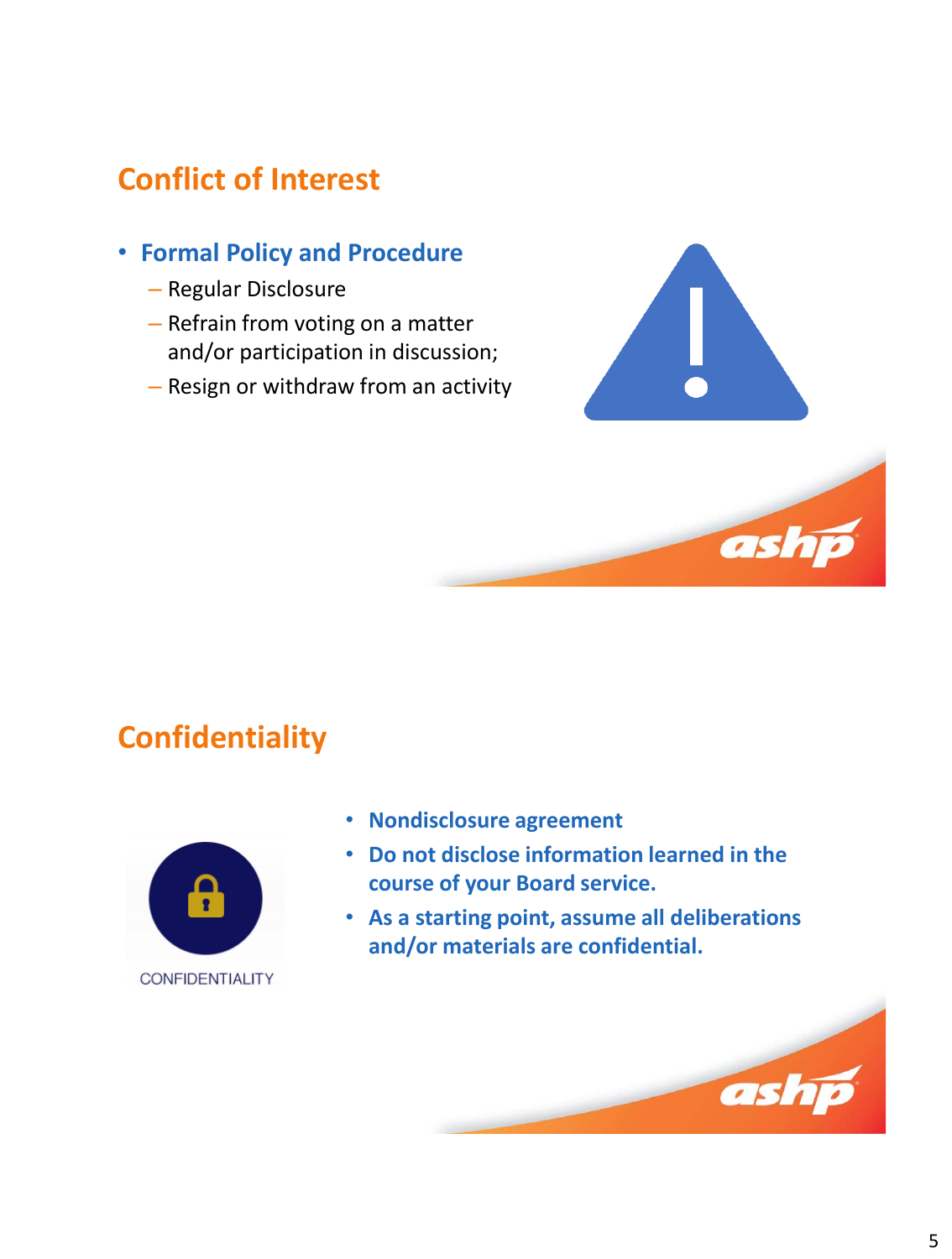# **Duty of Obedience**



is Photo by Unknown Author is licensed under [CC BY](https://creativecommons.org/licenses/by/3.0/)

- **Compliance with state and federal laws, and regulations**
- **Act only in accordance with organization's articles of incorporation, bylaws, and board policies**

ashp

ashp

• **Avoid negligent and fraudulent actions**

# **Expectations of Directors**

- **Attend all Board meetings**
- **Prepare before the board meeting**
- **Study and understand mission, bylaws, strategic plan, board policies**
- **Reliance on Experts**
- **Treat all information and discussions as confidential**
- **Participate and manage conflict of interest**
- **ASK QUESTIONS!**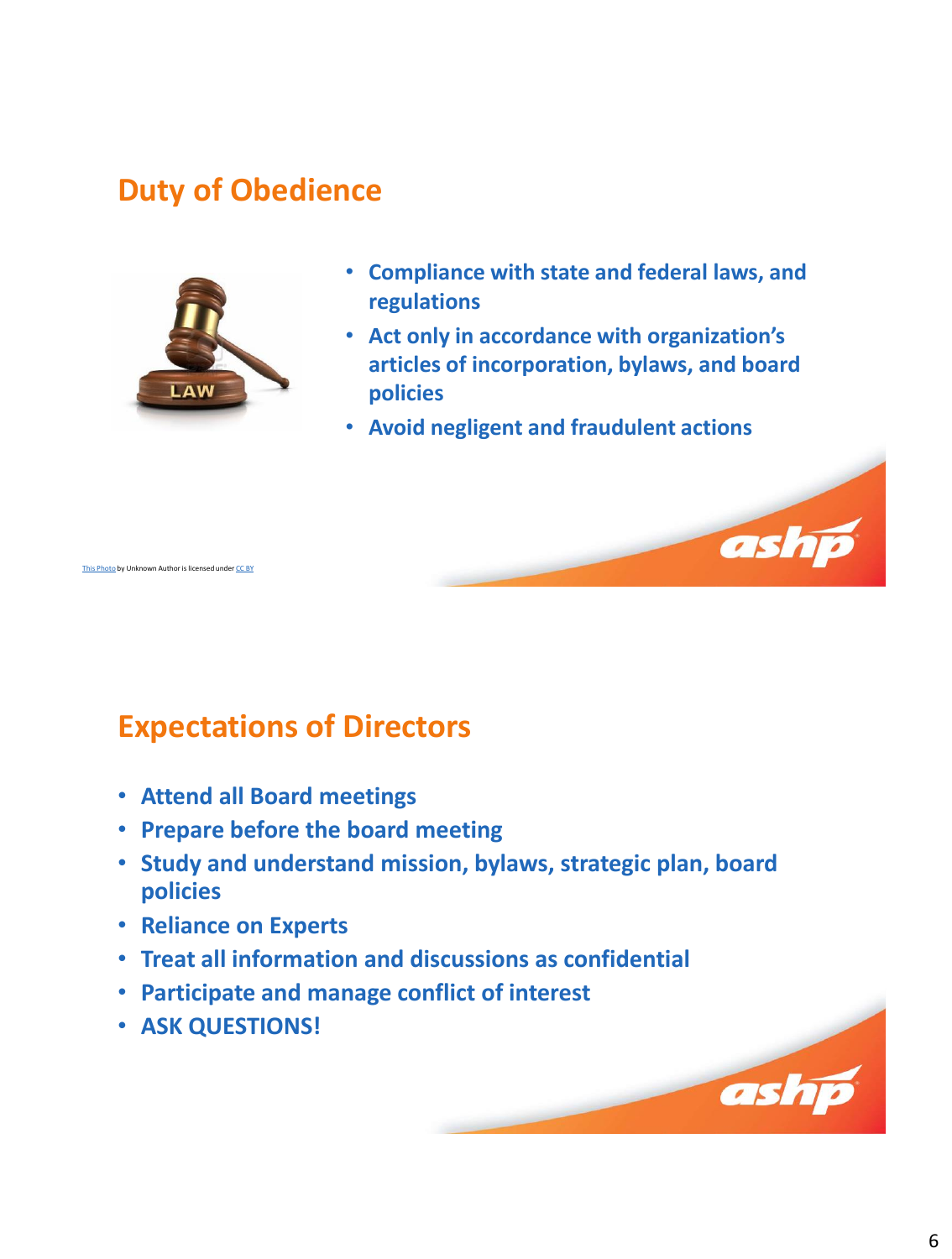

# **Risk Awareness and Prevention**

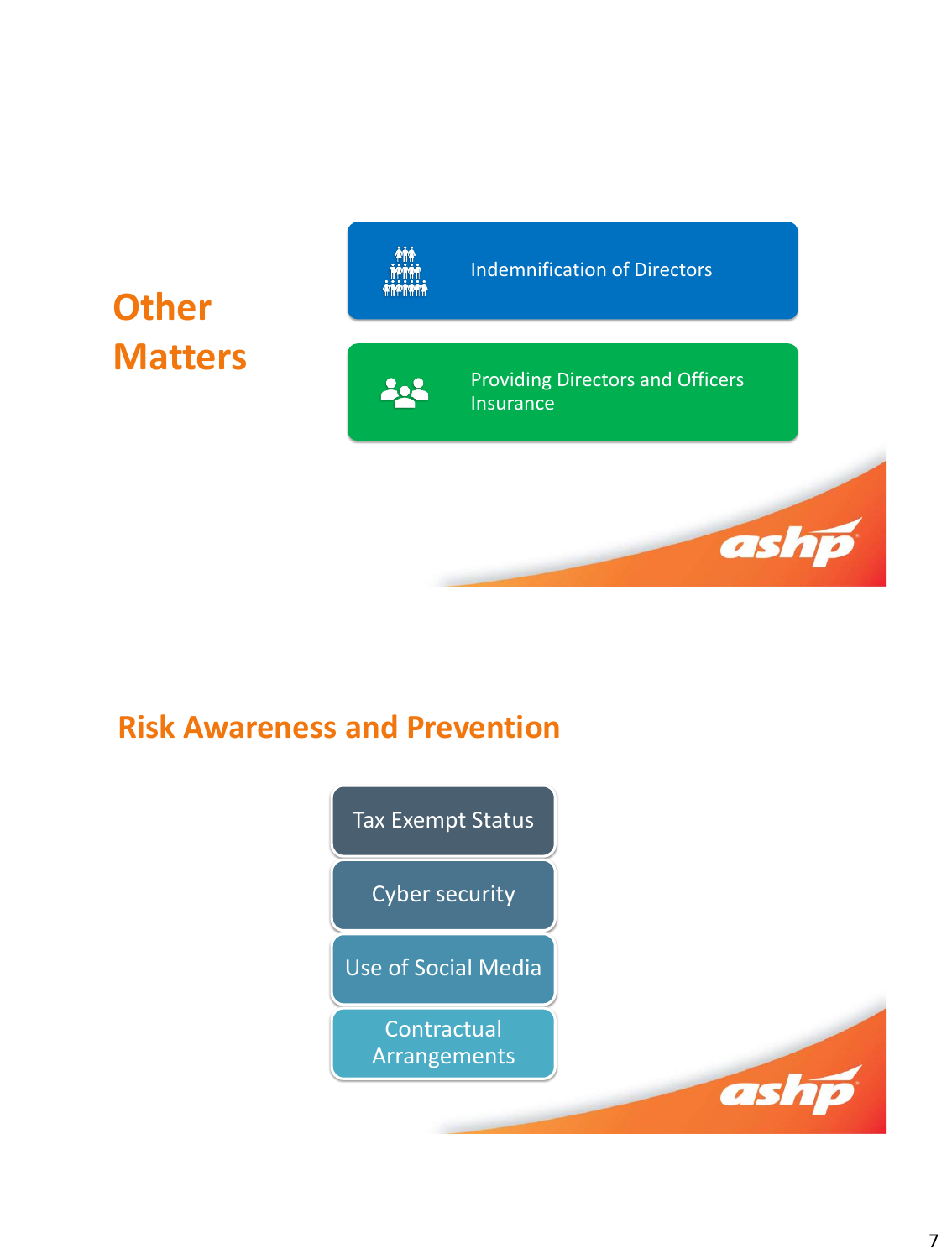# **Takeaways**

Ensure the proper governance and direction of the organization

Compliance with mission/exempt purpose

Fulfilling your fiduciary duties minimizes risk of liability and claims against Boards, and it shields Board members from personal liability for actions of the Board

Ask questions!

### **Good Governance Values**



- **Accountability**
- **Transparency**
- **Responsiveness**
- **Participation**
- **Respect (ideas and people)**
- **Integrity**
- **Effectiveness**

ashp

ashp